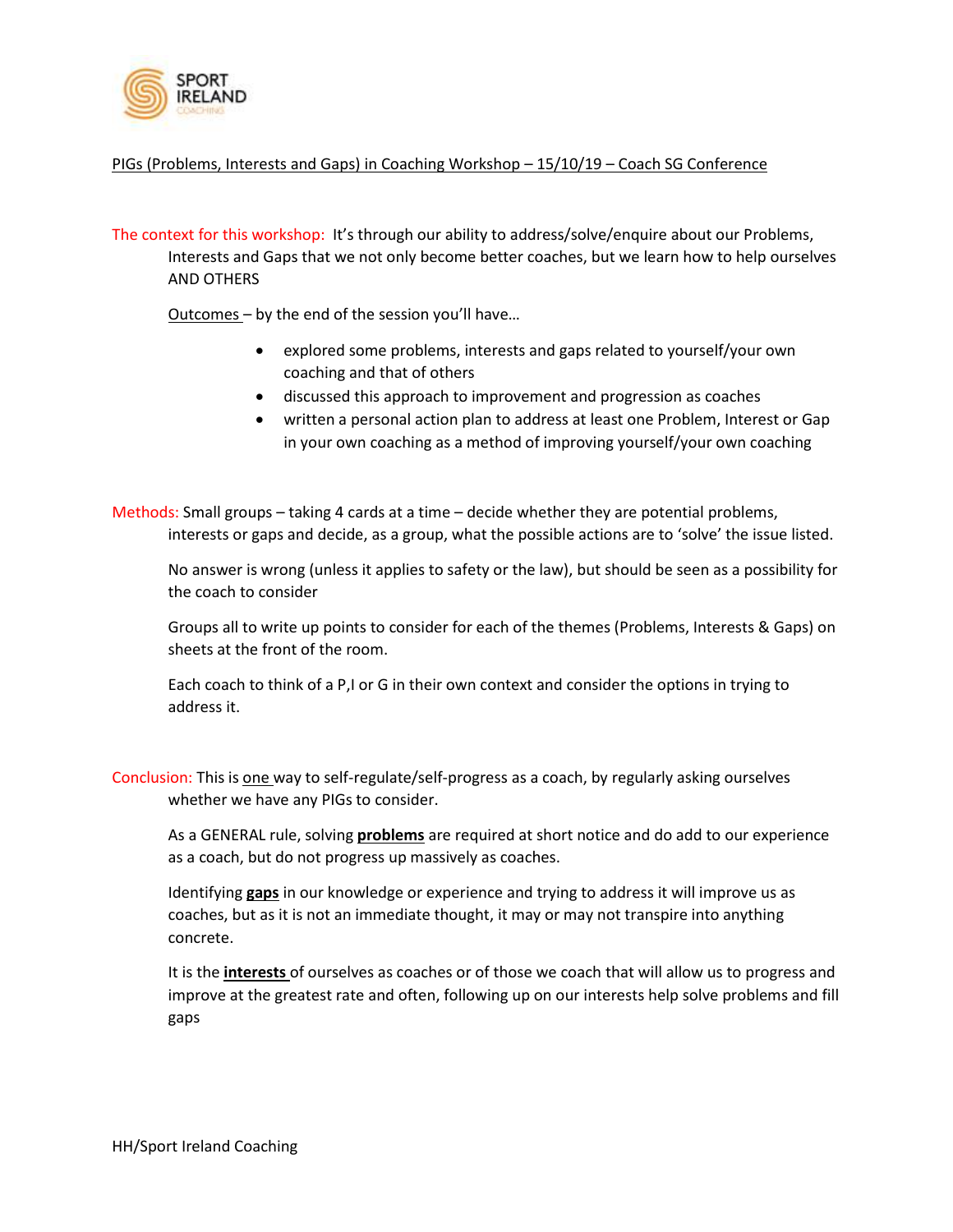

These are the 60 'situations' I created for use in the PIGs workshop…

- 1. New members of the squad are not liked by the existing squad members
- 2. One athlete in your training group has recurrent hamstring injuries
- 3. One player always turns up to training 15 minutes late every session
- 4. Another coach/team is bribing your players to join them and you don't have enough players to field a full team any more
- 5. Your athletes have all under-performed this year
- 6. Lots of players are looking to join your training group but you don't have 'room' for them and you haven't been able to get an assistant coach to help you.
- 7. You have gained promotion at work but it would mean moving away and you wouldn't be able to continue coaching your team
- 8. You want to add an extra training session into the weekly programme but you cannot find a venue to train in for that additional day
- 9. One of your athletes wants to move to another coach but you think they would be better to stay with you
- 10. Your assistant coaches are not progressing as you would like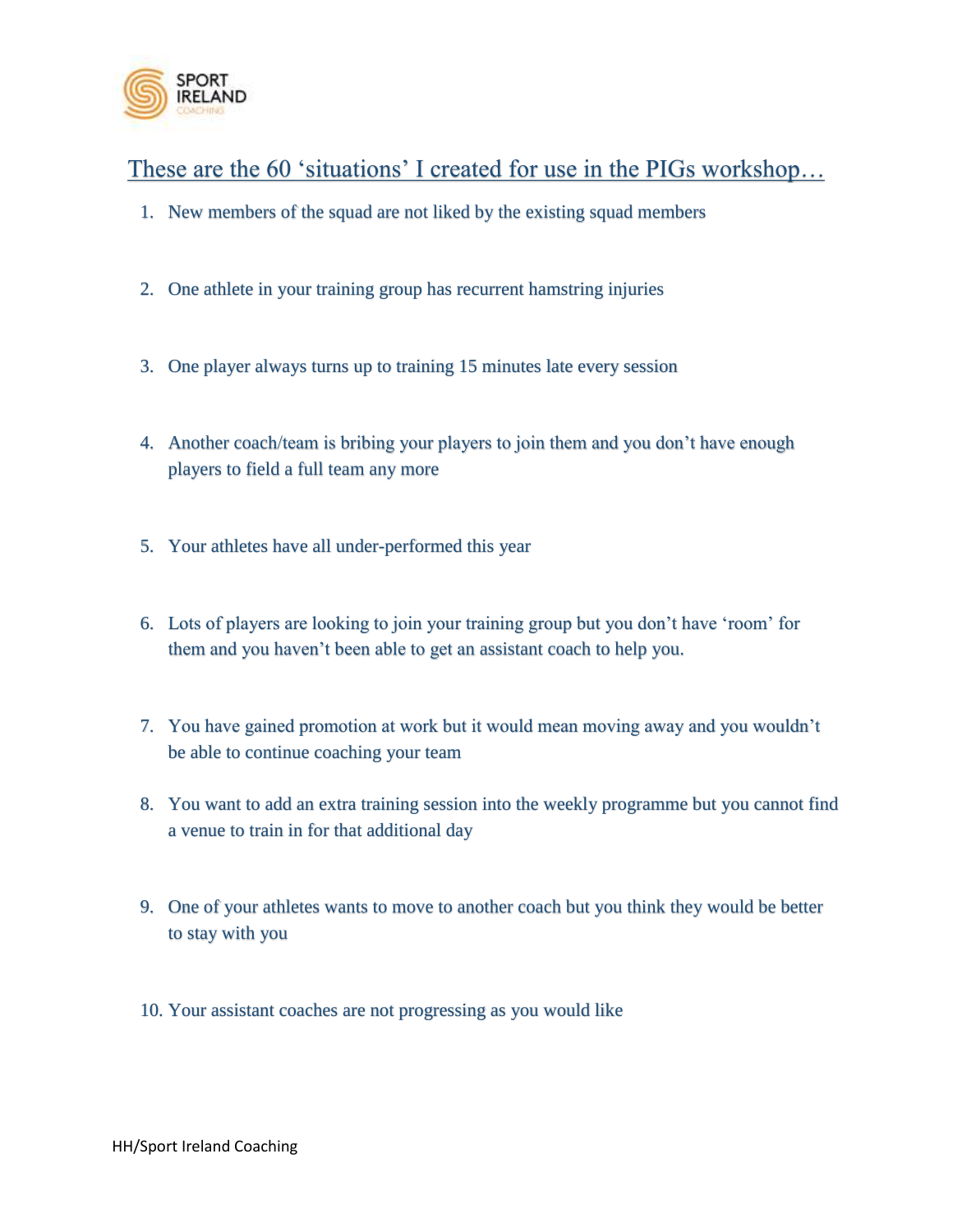

- 11. As an assistant coach you are looking to progress to a Head Coach, but there are no opportunities to do so
- 12. Parents coming to matches are being abusive to the coaches and officials
- 13. A few of the athletes you coach want you to travel to a major championship with them, but your partner does not want you to go
- 14. Your son/daughter is coached by someone else but you don't think the coach is doing a good job. You want to coach them, but there is a policy in your club that coaches cannot coach their own children
- 15. You have been informed that players you coach were found to be drunk while representing their country
- 16. You are planning to retire from coaching but currently don't have someone to take over from you when you do
- 17. You have been accused of racism by one of your team
- 18. One of your athletes has reported they are being bullied by another squad member
- 19. You have been accused of favouritism
- 20. The pitches you have trained on for years are being developed for houses. The nearest available pitches are 20km away
- 21. You are interested to find out how/if yoga may be beneficial to your players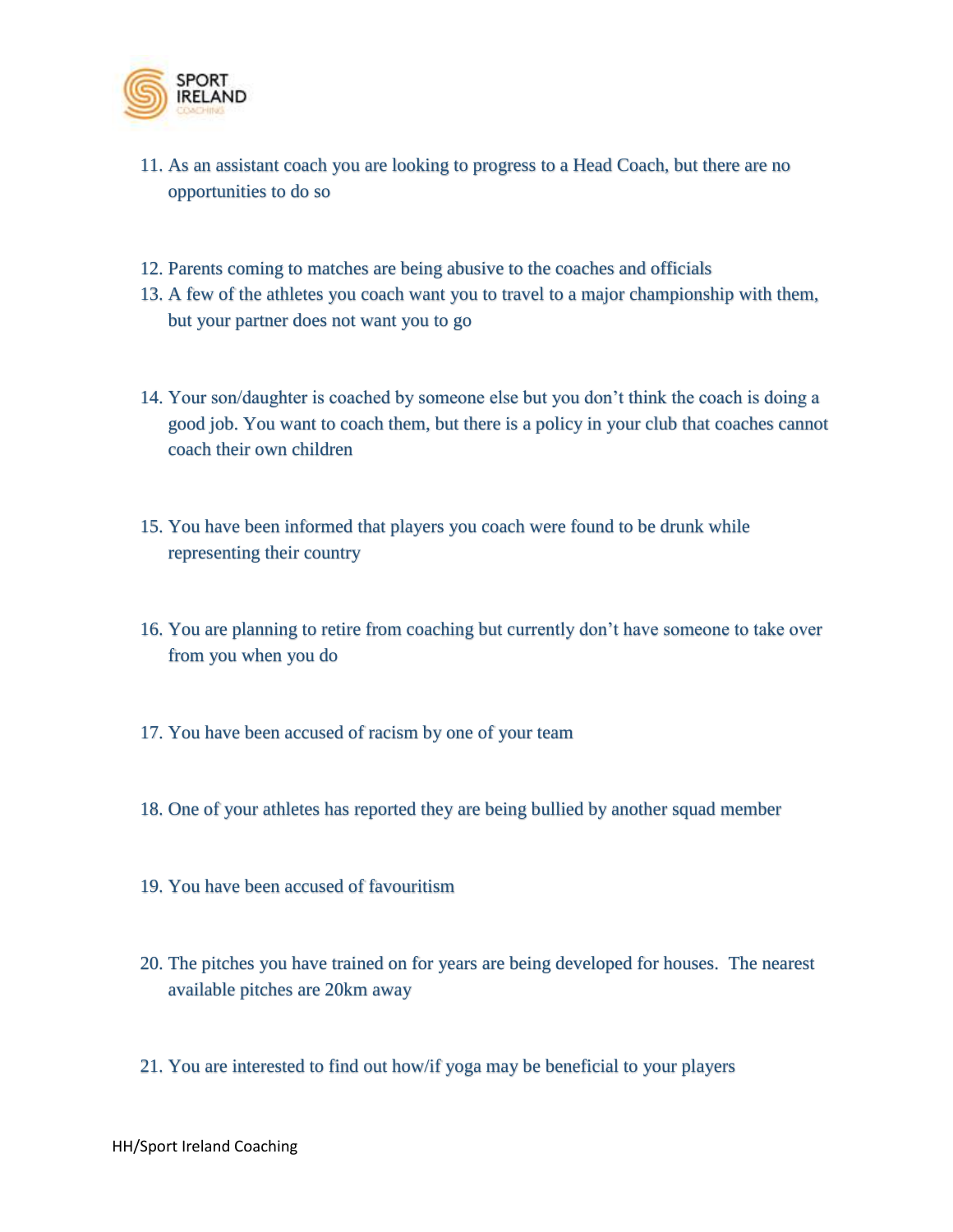

- 22. You are interested in developing your online presence as a coach
- 23. You are interested in S&C research but don't know what is good and what is bad
- 24. Your athletes are interested in learning how to cook nutritional meals
- 25. You are interested in getting involved in a coach exchange programme
- 26. You are interested in learning from coaches in other sports
- 27. You are interested in shadowing a sports physio to help you understand athlete injuries better
- 28. Your players are interested in 'trying something new'(?!)
- 29. You are interested in becoming a team manager as well as a coach
- 30. You are interested in moving towards High Performance coaching but don't know how to go about it
- 31. Your athletes are interested in bringing in a sports psychologist to help them on match day
- 32. You are interested to see how technology can assist training
- 33. You are interested to hear about something called 'training theory'(?)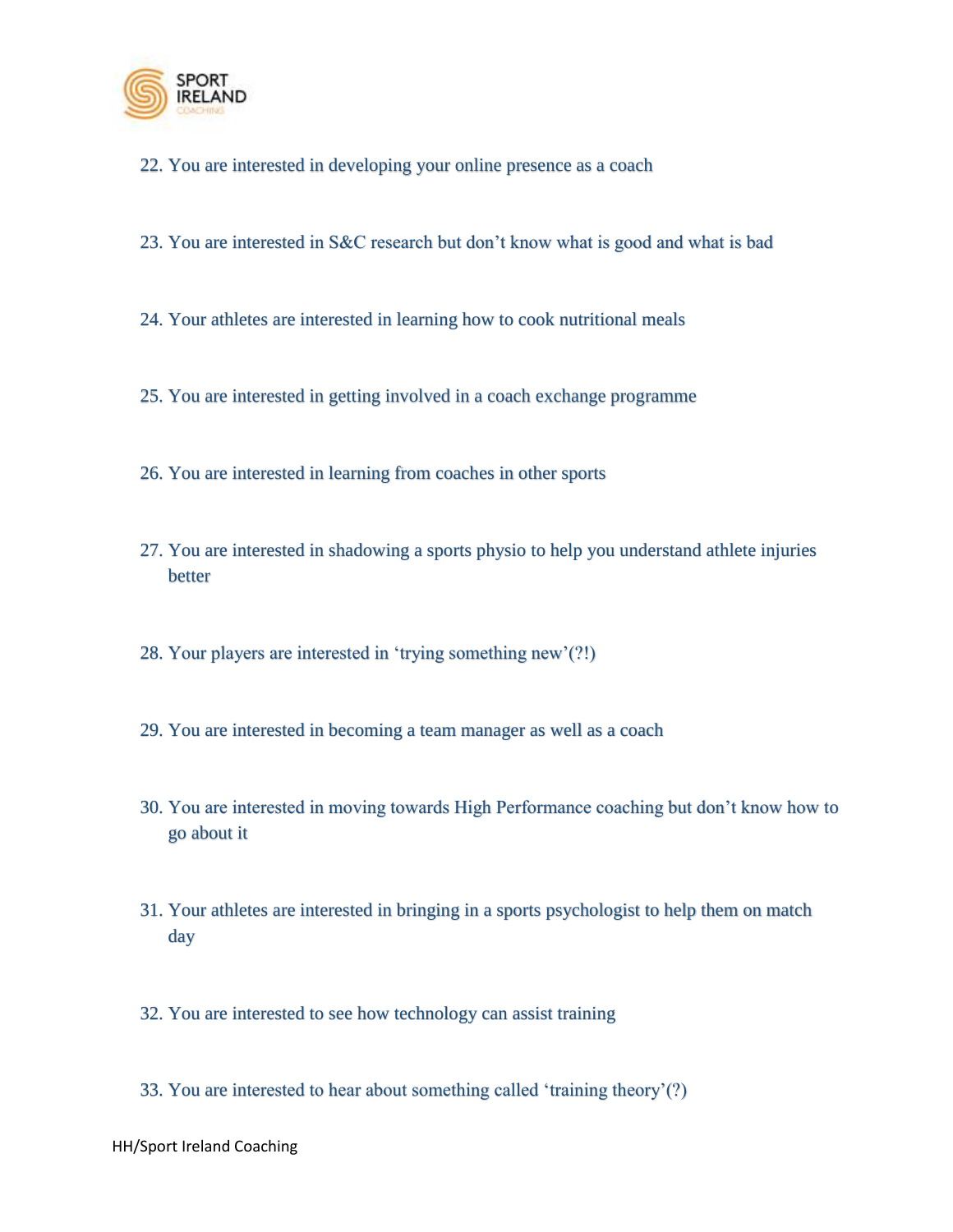

- 34. You are interested in plyometrics and how they may/may not help your athletes in training and competition
- 35. You are interested in helping other coaches
- 36. Your athletes are interested in becoming coaches
- 37. You are interested in mentoring 38. You are interested in coaching athletes with special needs
- 39. You are interested in coaching athletes with serious illnesses
- 40. You are interested in working with para athletes, especially amputees
- 41. You are interested in the multi-sport approach to developing young sports people
- 42. You are interested in learning about technical models
- 43. You feel your lack of experience as an international competitor is hindering your coaching of international athletes
- 44. You don't have any knowledge of biomechanics
- 45. You have never played your sport competitively but have been successful (so far) as a coach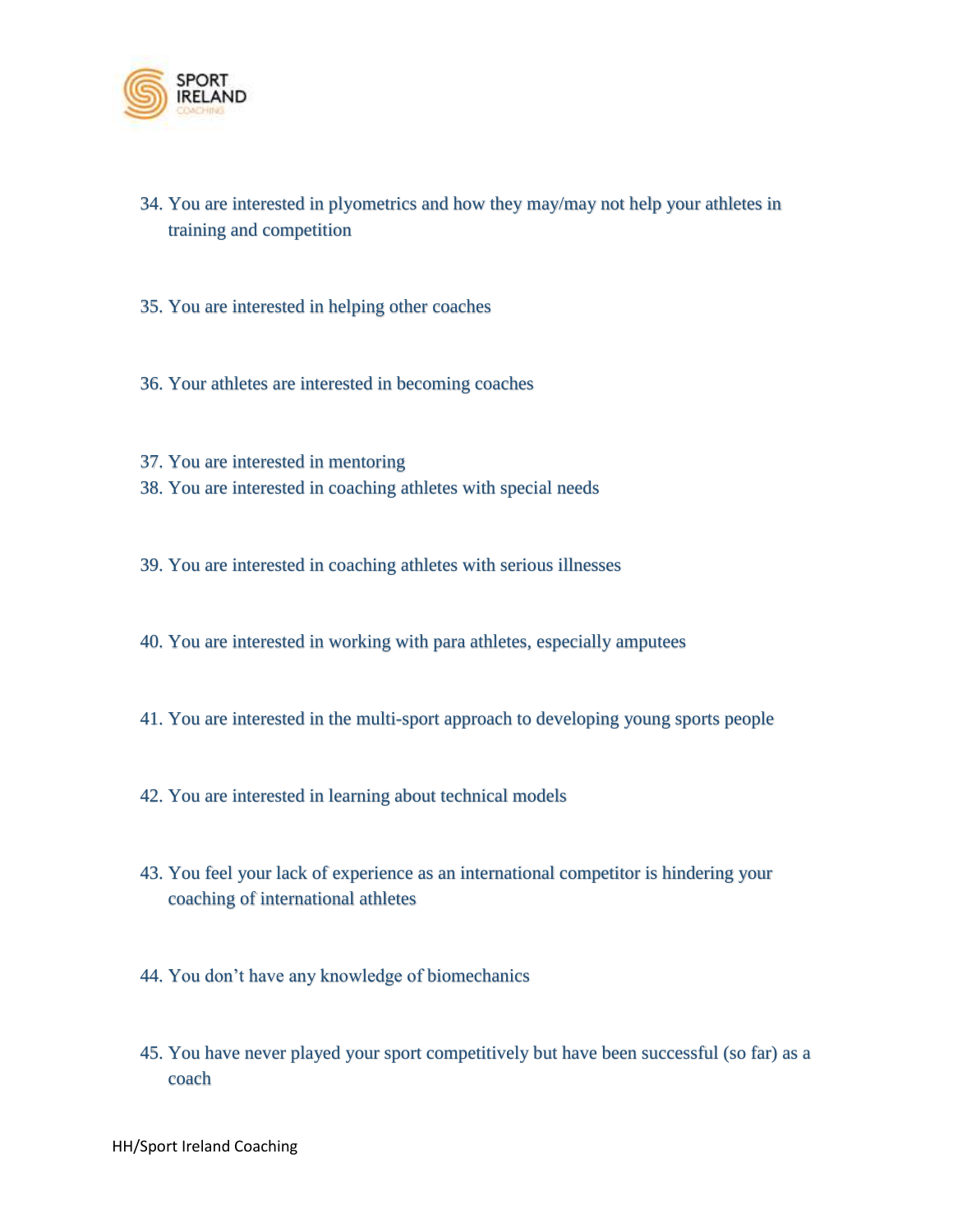

- 46. You have only ever coached senior (18 yrs+) teams and don't understand the difficult 'teenage years' – is that a problem?
- 47. You are a very successful coach but have never looked into the psychology of coaching before
- 48. You are very knowledgeable in a niche area of coaching but have little 'broad' knowledge of the sport
- 49. You have been asked to apply your coaching expertise of working with children, to the next stage – 'adolescents' – you've never done this before
- 50. You have never needed it, but you don't know anything about coaching people on the autistic spectrum
- 51. You'd like to learn about the current coach education system/opportunities that exist in your sport
- 52. You have no real knowledge of the role the team manager plays and therefore cannot advise your athletes as they go to their first major championship
- 53. There's a tournament in Finland in 2 years' time. You know nothing about the Finnish climate, way of life etc. etc.
- 54. What is HIIT? Maybe this is a gap in your knowledge that may be beneficial???
- 55. Is your knowledge of physiology enough for you to write appropriate programmes for your athletes/players?